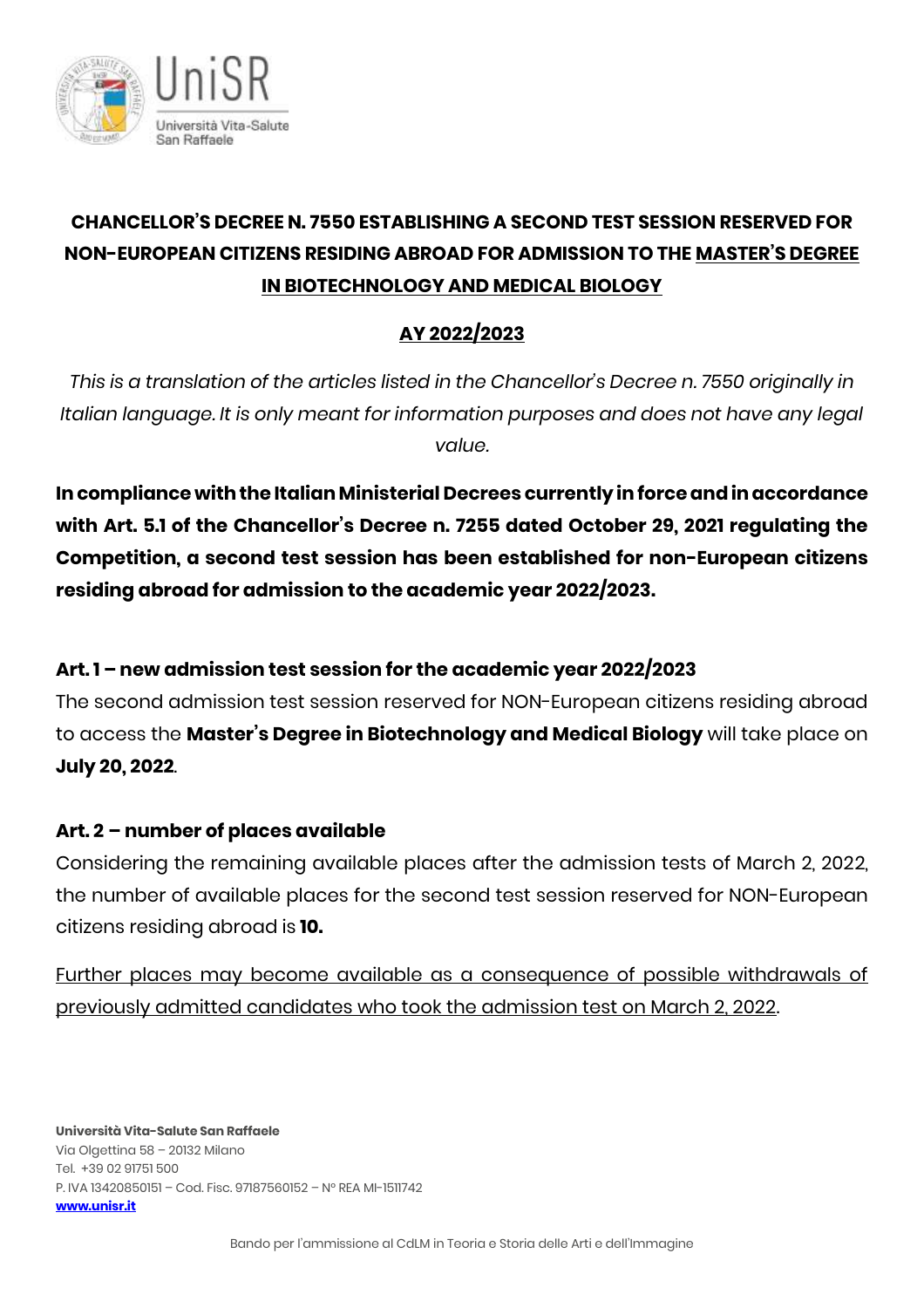

### **Art. 3 – admission test registration**

Online registration for the second test session reserved for NON-European citizens residing abroad for admission to the Master's Degree in Biotechnology and Medical Biology opens on **April 6, 2022** at noon (CEST) and closes on **July 13, 2022** at noon (CEST). Candidates may register for the test according to the procedure indicated in the Call for admission - Chancellor's Decree n. 7255 dated October 29, 2021.

#### **Art. 4 – about the admission test**

The admission test will take place with an **online proctoring system.** Technical requirements and all necessary information will be sent to all candidates via e-mail within 5 days prior to the test date.

#### 4.1 *–* Content

The admission test is entirely in English and consists in the comprehension of a scientific article from one of the main scientific journals in the biotechnologicalbiomedical field.

This scientific article, whose title and abstract will not be given, will be the same for all candidates.

The comprehension of the content of the article, as well as its hypothetical and theoretical implications, will be assessed through:

- The candidate's ability to define a title and write an abstract in English (points assigned: from 0 to 20);
- The answers given to 2 open questions that require the writing of a brief hand-written essay by the candidate (points for each question: from 0 to 9);
- 30 multiple choice questions whose score will be calculated as follows:

#### **Università Vita-Salute San Raffaele** Via Olgettina 58 – 20132 Milano Tel. +39 02 91751 500 P. IVA 13420850151 – Cod. Fisc. 97187560152 – N° REA MI-1511742 **[www.unisr.it](http://www.unisr.it/)**